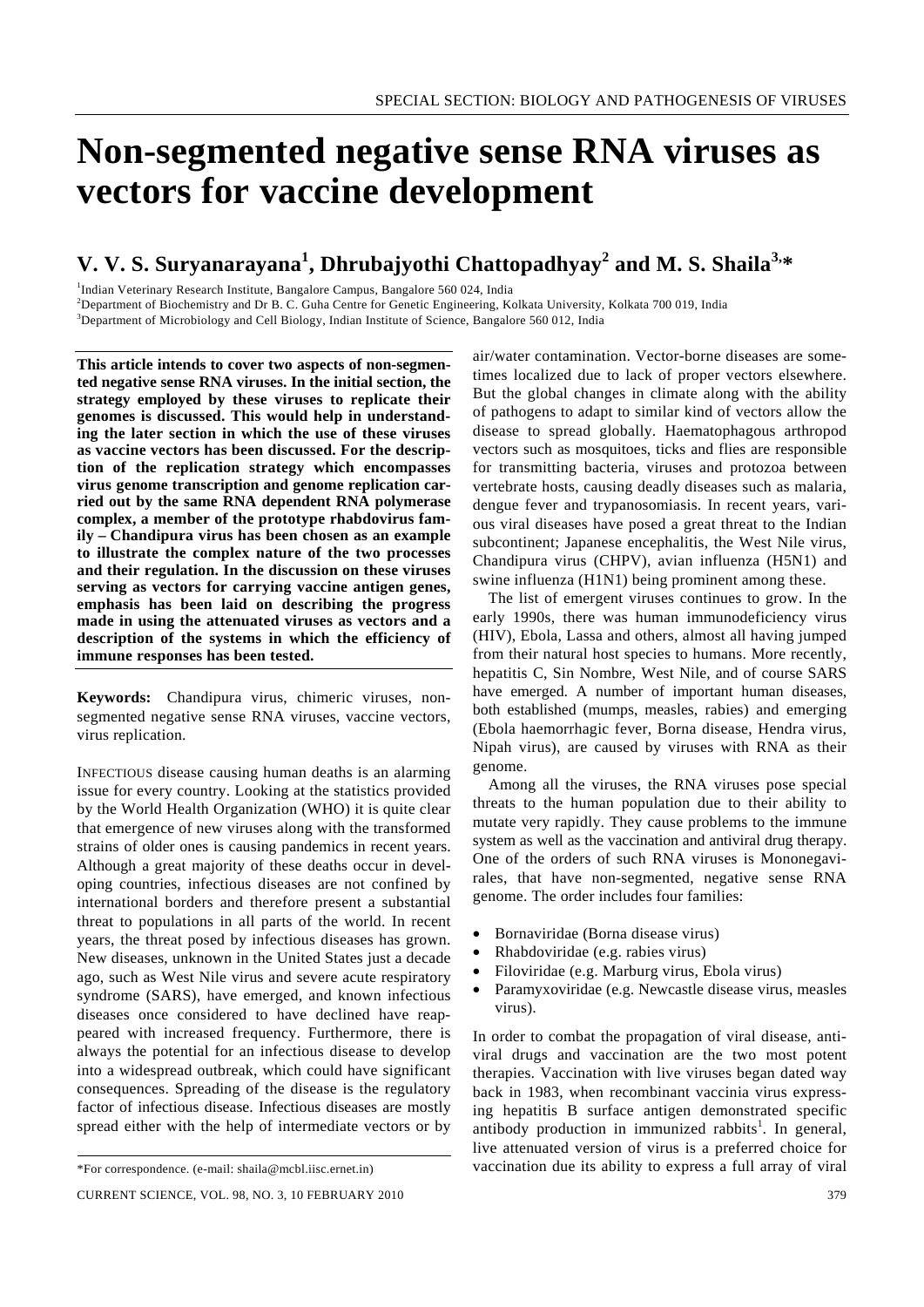

**Figure 1.** Organization of the rhabdovirus particle. *a*, Electron microscope picture of rhabdovirus. *b*, Cartoon of the assembly of the viral proteins with RNA to form the virus. *c*, EM picture of the RNP particles. *d*, Cartoon of the RNP constituents. *e*, Genome organization of rhabdoviruses.

antigens. However, in some cases we cannot use live attenuated viruses for immunization, e.g. viruses that do not grow well *in vitro* or the viruses that can exchange genes with circulating viruses. In these cases an alternative mode of vaccination is used which delivers only a component of the viral antigen carried by a vector capable of replicating itself without damaging host and also allows high titer of antibody to antigen so that it can induce immune response. The vector used in this regard is mostly virus derived. Initially the DNA/positive sense RNA viruses are explored for their ability to act as vectors, but the non-segmented negative sense RNA viruses (NNSVs) have not been explored largely due to their inability to incorporate their genome RNA inside the cell culture and also due to lack of recombination mechanisms. But on the contrary, the NNSVs have some features that make them attractive candidates for vectors. Some animal/avian NNSV are antigenically distinct from human pathogens and hence they can infect the entire human population for successful immunization. NNSV can also replicate in cells like Vero cells which can be used in humans. Most importantly, the delivery of the vaccine can be effectively done via intranasal (IN) route and can elicit local immunoglobulin A and systemic immunoglobulin G and cell mediated protective immune response<sup>1</sup>. Genetic exchange is a rare event in NNSV and lack of recombinations with the circulating viruses make this a great vector.

 Advent of reverse genetics changed the whole scenario regarding the use of viral vectors. We can now make cDNA clones of NNSV and transfect the construct within the cell along with some essential viral components to form a functional nucleocapsid. The viral antigen gene can either be integrated in the genome construct or the viral gene can replace one of the NNSV genes making a chimera. Vesicular stomatitis virus (VSV), a member of NNSV, has a number of advantages when used as vaccine vector. It has a very high level of expression associated with a rapid and efficient replication *in vitro*<sup>2</sup>. The VSV glycoprotein has three different serotypes that can be available for sequential immunization<sup>3,4</sup>. In experimental animals, VSV vectors can be administered by IN, intradermal, intramuscular or oral route<sup>5-7</sup>. Also the virus has a regular structure that is stable facilitating purification and manufacturing processes<sup>6</sup>.

 Since VSV is a prototype virus for NNSVs, which are increasingly being employed as vaccine vectors, the following overview provides the strategy followed in rhabdoviruses, with specific example of CHPV for replication of its genome and also provides some insight into the complex processes of transcription of the genome by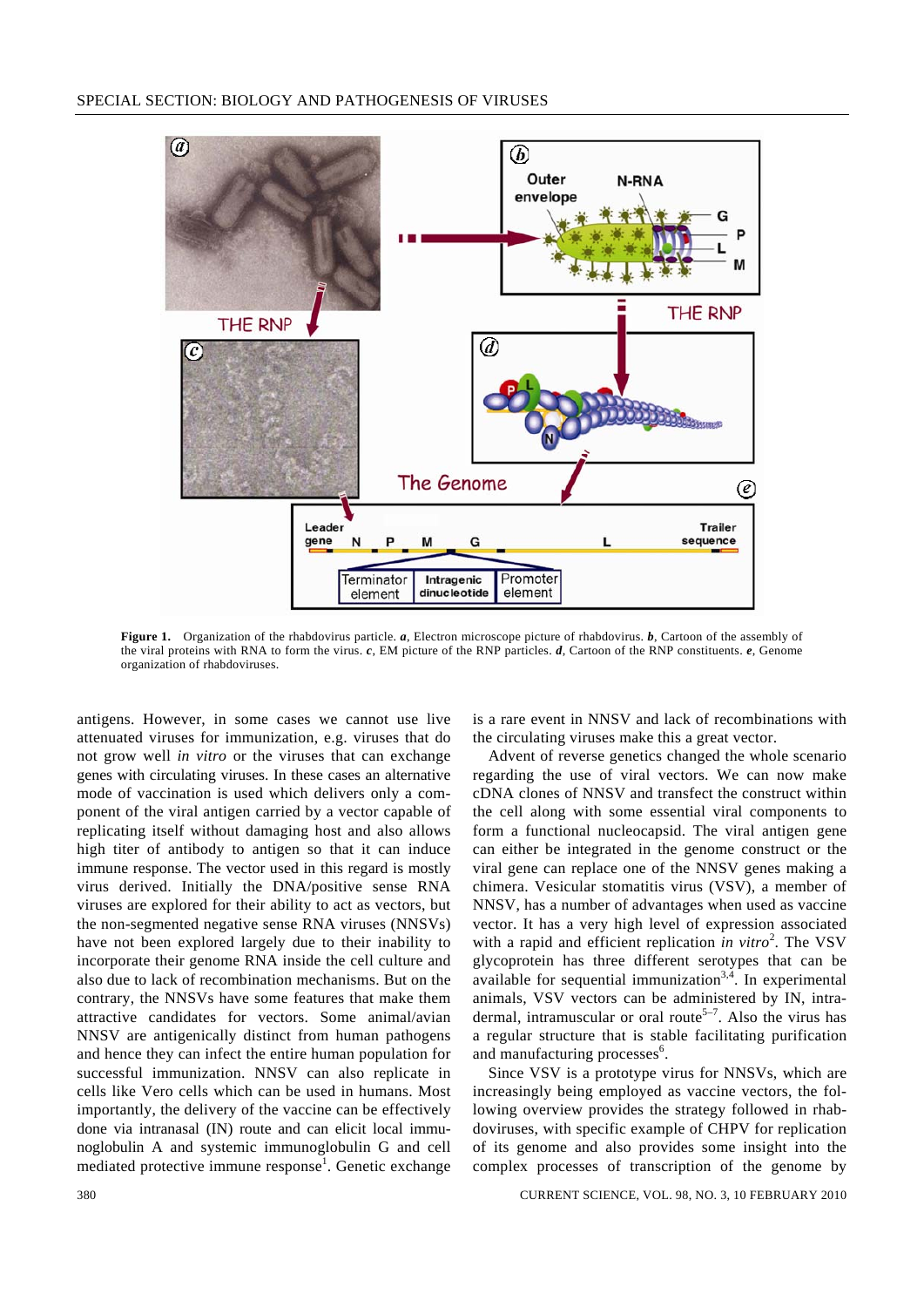

**Figure 2.** Cartoon depicting the viral life cycle: decision making of viral transcription/replication by viral RdRp with the help of viral P protein.

the same enzyme versus replication of the same genome by the same enzyme.

 Rhabdoviruses belong to the mononegalovirales whose linear single-strand genome RNA has negative polarity; i.e. their genome RNA is noninfectious and complementary to functional, virus-specific, positive sense messenger RNAs (mRNAs). These characteristically bullet-shaped viruses are ubiquitous in nature and have a uniquely broad and diverse host range including vertebrates, invertebrates and plants. Two notable and often studied rhabdoviruses are the animal pathogen VSV and the human pathogen rabies virus (RV). One of the unique features of the negative-strand genome RNA of a rhabdovirus is that it serves as the template for both transcription (mRNA synthesis) and replication (genome RNA synthesis). Moreover, due to the packaging of a novel, virus-specified RNA polymerase within rhabdovirions, these viruses serve as one of the model systems to study transcription and replication and their regulation *in vitro* (Figure 1).

 CHPV belongs to *Vesiculovirus* genera of the Rhabdoviridae family within the order Mononegaloviridae. The RNA genome serves as a template for both transcription as well as replication for these rhabdoviruses. CHPV genome RNA comprises a short  $49$  nt leader gene<sup>8</sup>, followed by five transcriptional units coding for viral polypeptides separated by intragenic spacer regions and a short non-transcribed 46 nt trailer sequence (t) arranged

in the order 3′ l-N-P-M-G-L-t 5′. Upon infection, the virus releases its genome in host cytosol where it undergoes both transcription as well as replication. The viral RNA dependent RNA polymerase, large protein L, transcribes and replicates with the help of phosphoprotein P. Transcription initiates at the 3<sup>'</sup> end of the encapsidated genome, resulting in the synthesis of all the six viral mRNAs with progressive termination at each gene junction<sup>5,6,8</sup>. One of the key features of the rhabdoviruses is the polar nature of transcription. In the replication mode, the same RNA polymerase copies the entire genome to produce a positive stranded polycistronic RNA strand complementary to the whole viral genome. This positive sense RNA is used as template for subsequent synthesis of negative stranded progeny RNAs (Figure 2). Transcription and replication events depend on whether RNA polymerase can readthrough the gene boundaries or not. Termination of the products at gene boundaries leads to transcription, whereas anti-termination gives the replication product.

*Vesiculovirus* transcription is characterized by actinomycin D resistant synthesis of leader RNA and viral mRNAs. Order of transcription of VSV genes was determined by *in vitro* transcriptional mapping analysis using UV-radiation. Such studies revealed that VSV mRNAs are synthesized in an obligatory sequential manner after polymerase entry at single 3′ end of the genome termini, i.e. at the beginning of leader gene<sup>2,4,8</sup>. Determination of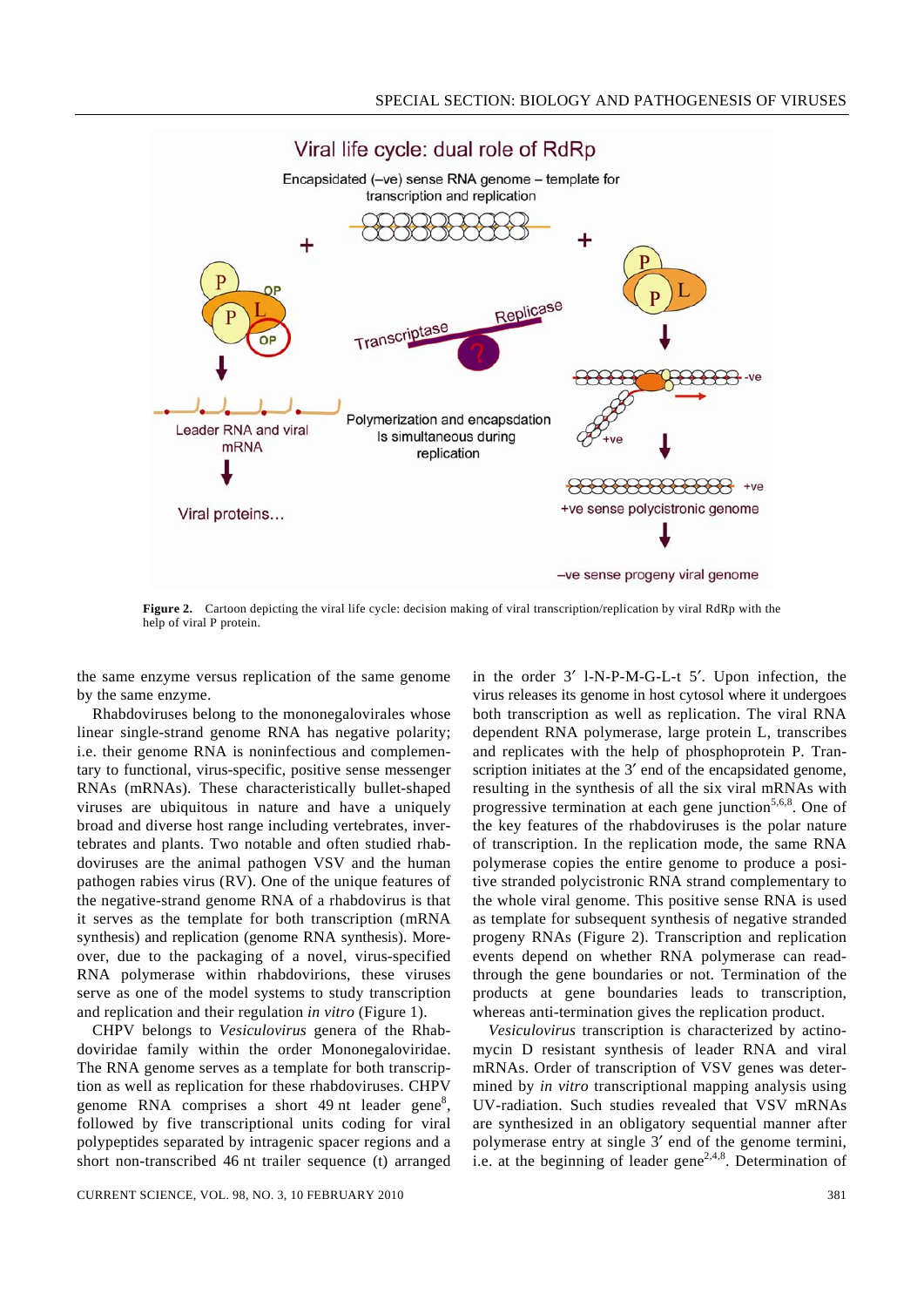relative molar ratios of different viral mRNAs within infected cells revealed that their abundance decreased with increasing distance from the  $3¢$  promoter in an order  $(N > P > M > G > L)$ , thus implying a mechanism that also ensures polar transcription<sup>8</sup>.

 Successful *in vitro* reconstitution of CHPV transcription with purified components was shown by Chattopadhyay *et al.*<sup>9</sup> and considered as an important step towards developing mechanistic insight into transcription. When purified, L protein was incubated with N-RNA in a reaction mixture that allows *in vitro* transcription, it was unable to synthesize viral mRNA. However, addition of viral P protein along with L allowed viral mRNA synthesis. These studies confirmed the role of phosphoprotein as an activator of viral transcription<sup>9</sup> and this proposed function was consistent in the observations made in VSV<sup>4</sup> . Unphosphorylated P undergoes phosphorylation with CKII and this phosphorylation induces P to form dimers. This phosphorylated P protein interaction with viral polymerase L results in active transcription<sup>9</sup>. P in its unphosphorylated form is capable of RNA binding and this binding is reversible in nature whereas phosphorylated P is not capable of RNA binding<sup>8</sup>. With the change in phosphorylation state, P regulates viral replication. It can be possible that this dual role of P is due to conformational change induced by phosphorylation. P undergoes phosphorylation in a stepwise manner. First, the serine-62 gets phosphorylated and this phosphorylated P undergoes phosphorylation again either by viral L protein associated kinase  $(LAK)^{10}$  or by host kinase<sup>10</sup>. The first step of the phosphorylation, i.e. the serine phosphorylation plays the most crucial role in determining P mediated transcription. Mutation in serine does not result in phosphorylation indicating that the conformational change in P protein during the first phosphorylation step allows the second site for phosphorylation. It was proposed that unphosphorylated P protein might play a role in viral replication by changing the polymerase to read-through the gene boundaries. To test this hypothesis, the virus yield was compared in infected cells overexpressing either wild type P protein or the mutant P lacking the CKII phosphorylation site. The virus titer was 100-fold more in the mutant than the wild type P, supporting the hypothesis.

*In vitro* transcription assay with detergent disrupted virus in presence of either wild type or phosphorylation defective P protein showed that phosphorylation favours the production of small leader RNA whereas unphosphorylated P protein favours the production of higher length RNAs at the expense of the small leader  $RNA<sup>11</sup>$ .

 The role of the RNP particle structure in deciding the transcription of rhabdoviruses may also shed some light. If we compare the genome sequence of the VSV and CHPV, we will find some similarities at the gene termini as well as the intergenic regions. An interesting feature of the nucleotide sequence of the VSV genome is the intergenic sequence. Genes *N*, *NS*, *M*, *G* and *L* contain common sequences at their termini and between each other: 5′CUGUUAGUUUUUUUCAUA3′ (ref. 8). Thus, the signal for termination, polyadenylation and initiation of RNA chains may reside within this sequence. The (U7) stretch clearly signifies the region where the polymerase probably 'chatters' to synthesize  $poly(A)^7$ . Another important feature of the nucleotide sequence of the VSV genome is the end of the *L* gene and the 5′ end of genome RNA. It contains the same termination and polyadenylation signals but lacks the signal for downstream initiation. Therefore, the last 60 nucleotides, or trailer sequence, on the genome remain untranscribed *in vitro*. However, readthrough products containing L mRNA linked to the complement of the end of genome RNA have been detected *in*   $vivo<sup>12</sup>$ , indicating that the entire genome is transcribed when the transcriptase is in a replicative mode. Another interesting feature is the presence of adenineuridine (AU) rich sequences sequestered in specified regions of genome  $RNA<sup>8</sup>$ . These sequences may be analogs of the TATA boxes which are located upstream of certain genes of eukaryotic DNA and which represent the promoter sites for RNA polymerase II. There are five such boxes in the VSV genome RNA, one of which resides in the middle of the leader template and others which reside near the 3′ ends of genes *N*, *NS*, *M* and *G*. The sequence within the leader template curiously coincides with one of the observed binding sites of the NS protein on the genome  $RNA<sup>11</sup>$ . Thus, it may be speculated that the other AU-rich sequences may also represent binding sites of the RNA polymerase complex from which it initiates RNA transcription of downstream genes.

 Construction of recombinant vaccinia virus expressing hepatitis B surface antigen by Smith *et al.*<sup>1</sup> in 1983 is the beginning of the era of live viral vectored vaccines. They demonstrated the induction of hepatitis B-specific antibodies in rabbits immunized with the recombinant virus. Subsequently, live-virus vectors were developed with other DNA viruses, such as adenoviruses and herpesviruses, and with positive-strand RNA viruses, such as alphaviruses and flaviviruses. Potentiality of the large group of NNSV has remained unexplored largely due to the lack of infectivity of their genomic RNA in cell culture and the absence of a mechanism for insertion of foreign genes. The NNSV (order *Mononegavirales*) comprise four families: *Paramyxoviridae*, including measles virus (MV) and mumps virus, Sendai virus (SeV), human parainfluenza virus types 1, 2, 3 and 4 (HPIV1 to -4), Newcastle disease virus (NDV), and human respiratory syncytial and metapneumoviruses (HRSV and HMPV); *Rhabdoviridae*, represented by VSV and RV; *Filoviridae*, containing Ebola and Marburg viruses; and *Bornaviridae*, containing Borna disease virus. Schnell *et al.*13 developed a reverse genetic system in 1994 for rhadoviruses that allowed the recovery of infectious virus entirely from cloned  $\text{cDNA}^2$ . This approach was followed for numerous other NSNV14–22.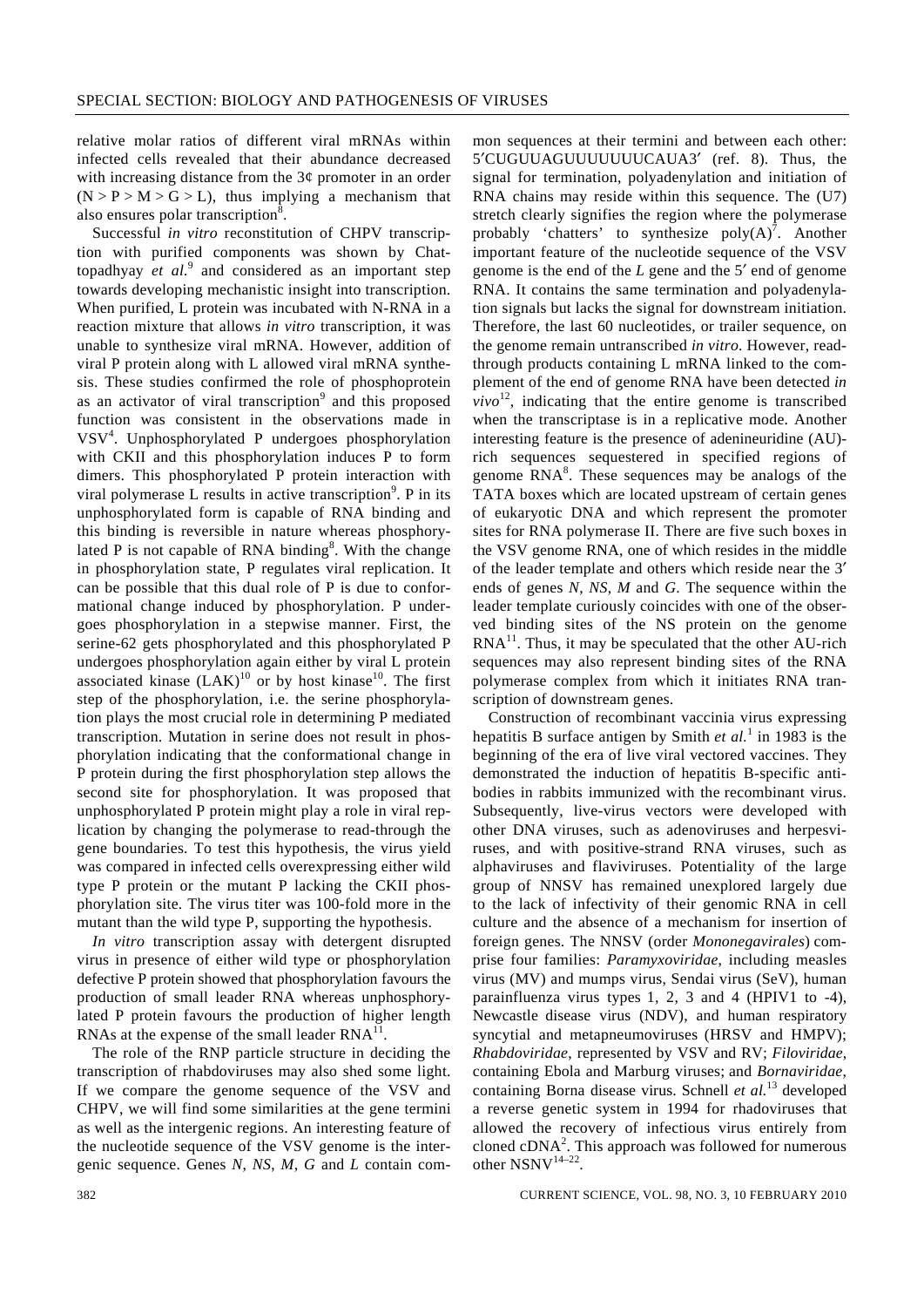# **Scope of using NSNV as vectors for vaccine development**

Live attenuated viral pathogen is the best choice for a vaccine candidate, because it expresses the complete array of antigenic profile and elicits both local and systemic immunity thereby providing solid protection against infection. However, there are several situations in which production of attenuated vaccines becomes impossible and production of vectored vaccine becomes necessary. (i) Attenuation of the virus is not possible; for example, HIV, due to its ability to establish a persistent infection, or Ebola virus, due to its high pathogenicity, (ii) viruses that fail to grow *in vitro* in cell culture system, such as human papillomavirus and hepatitis C virus, (iii) highly pathogenic viruses that pose safety problems during vaccine development, such as SARS coronavirus (SARS-CoV) and Ebola virus, (iv) viruses that are highly labile due to physical instability and loss of infectivity, such as HRSV and (v) viruses that are reported to undergo recombination with circulating viruses, such as CoVs, influenza viruses and enteroviruses. Alternative vaccines that can match with the use of attenuated pathogens as vaccines are to be employed. Viral vectored vaccine may overcome these specific challenges. In addition, they can be tailormade to include features that might improve efficacy, such as the targeting of dendritic cells<sup>23</sup>. In case of SeV based vector, the antigen gene could be efficiently expressed in dendritic cells by deleting gene for matrix protein. A known major advantage of a vectored vaccine is that it can be rapidly engineered to generate a vaccine against a newly emerged highly pathogenic virus. However in this case, sequence analysis of the new pathogen would identify the likely protective antigen(s), and its cDNA clones would be inserted into a vector for using as vaccine.

 NNSV have a number of features that make them good viral vectors, some of them are described here.

- The presence of are numerous well-characterized animal, avian and human NNSV that could serve as vectors. Some avian or animal NNSV, such as NDV and VSV are antigenically distinct from common human pathogens and therefore essentially the entire population should be susceptible to infection and successful immunization. Some of the human NSNV, such as HPIV1 to -3 also have the potential to be used as vaccine vectors in susceptible populations. For example, infants and young children characteristically are immunologically naive to the three HPIV serotypes; thus, attenuated versions of HPIV1 to -3 can be developed as paediatric vaccine vectors.
- Attenuation strategies for NNSV have been studied. In some cases, for example, animal or avian viruses are attenuated in primates due to a natural host range

CURRENT SCIENCE, VOL. 98, NO. 3, 10 FEBRUARY 2010 383

restriction. In other cases, mutations that cause attenuation can be generated by reverse genetics before using as vectors. Thus, it should be possible to attenuate each viral vector expressing a foreign viral protective antigen such that it becomes safe and at the same time helps in eliciting desired immune response against the target antigen for the target population.

- Several NSNV that have the potential to emerge as vaccine vectors replicate efficiently in known wellcharacterized cell lines, such as Vero cells that are qualified for human and veterinary use which is a requirement for vaccine manufacture.
- The efficient IN route of infection for most of the NNSV helps in efficient induction of local immunoglobulin A and systemic immunoglobulin G antibody and cell-mediated protective immune responses. This helps in the development of needle-free IN vaccines which could be administered easily and safely, facilitating immunization in the context of an outbreak or epidemic. IN vaccines are particularly useful against viruses like SARS-CoV and influenza, that spread via the respiratory tract.
- NNSV replicate in the cytoplasm and hence there is no risk of integration of its genome with the host genome, obviating concerns about cellular transformation.
- Gene exchange has not been observed in nature in  $NNSV<sup>24</sup>$ , indicating that the use of NNSV based vectored vaccines in open populations would not pose a threat of recombination between vaccine virus and circulating viruses.
- The lack of recombination also contributes to the stability of the inserted foreign gene.
- NNSV encode 5–11 separate proteins, while large DNA viruses, such as poxviruses, encode as many as 200 proteins. Several proteins expressed by these complex viruses modulate or antagonize host immune responses, which might decrease vaccine effectiveness. However there are reports that one or two proteins that are encoded by most of the NNSV interfere with the host interferon system<sup>25,26</sup>, but these can often be mutated or deleted<sup>27–29</sup>. MV is one NNSV that is significantly immunosuppressive (mediated by a mechanism other than interferon antagonism), making it a less attractive vector candidate. In addition, the use of a complex vector that expresses a large number of proteins might be less desirable, since these vector antigens might dilute the desired antibody and cellmediated response directed against the foreign antigen and lead to a reduction of the overall memory T-cell  $pool<sup>29</sup>$ .
- The genomes of NNSV consist of genes that for the most part are non-overlapping and are expressed as separate mRNAs, thus constituting a modular organization that can be readily manipulated for the insertion and stable maintenance of foreign inserts.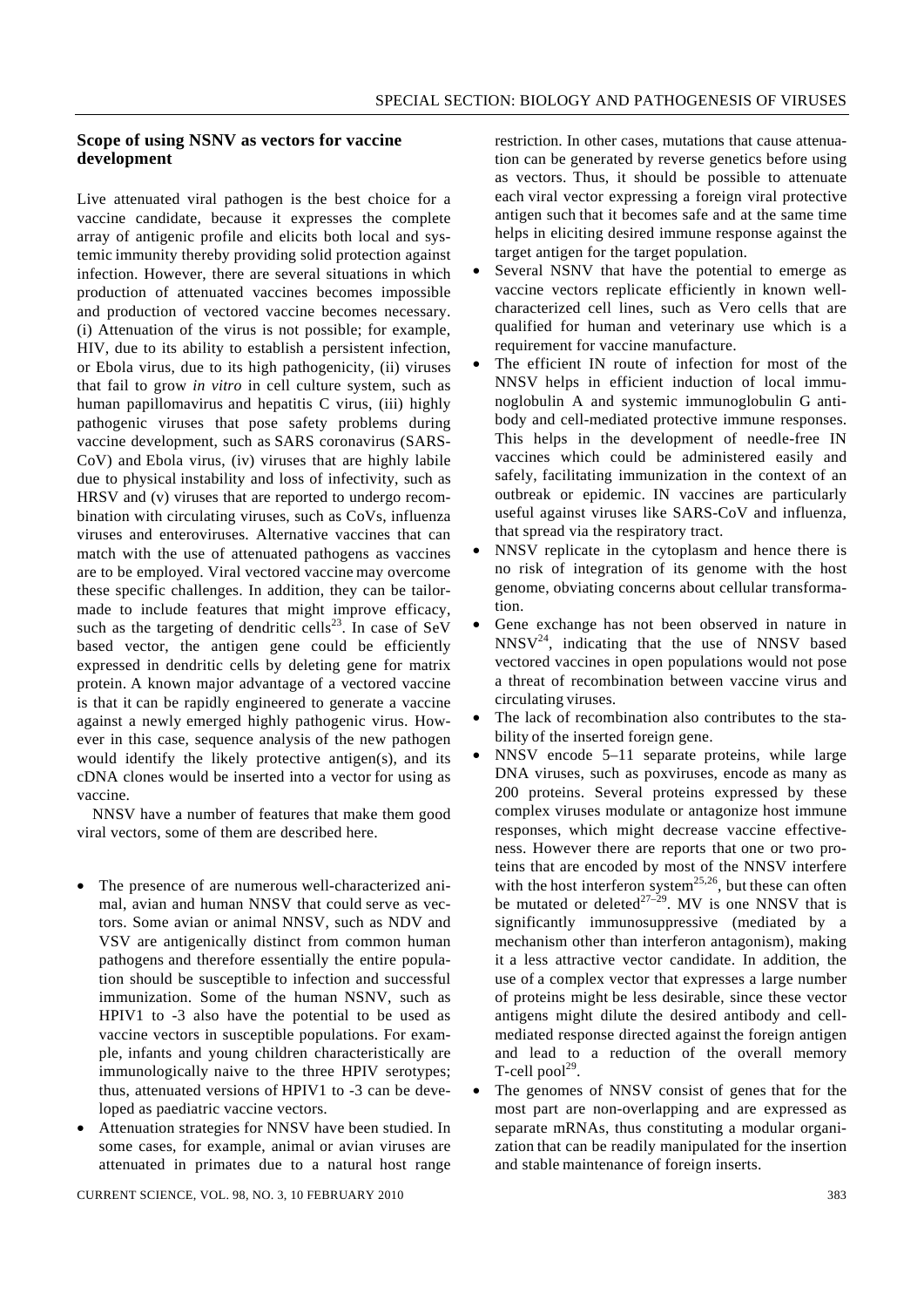#### **Preparation of infectious clones**

The first and foremost step while producing vectors from negative strand RNA viruses is generation of infectious cDNA clones. NNSV can be rescued entirely from cloned cDNA by transfecting cultured cells with plasmids encoding the components of a nucleocapsid, i.e. (i) full-length genomic or antigenomic RNA and (ii) the proteins involved in transcription and replication, namely the nucleoprotein (N or NP), phosphoprotein (P) and the large polymerase protein (L). However, in the case of HRSV and Filoviridae members, Marburg or Ebola viruses; in addition to components of nucleocapsid, the transcription elongation factor M2-1 or transcription activator factor VP30 respectively $30-32$  are needed for recovery. It is essential that transfection has to be done into a cell line that can support replication of the particular virus. The expression of the delivered plasmids can be done by bacteriophage T7 RNA polymerase that can be delivered in any of the three ways, i.e. by coinfection with a recombinant vaccinia virus expressing  $T7$  polymerase<sup>33</sup>; the use of cells that constitutively express T7 polymerase (presently baby hamster kidney cell line is available); or by co-transfection of a plasmid encoding  $T7$  polymerase<sup>34</sup>. The third method is ideal and preferable, because it allows the recovery of viruses in a cell line approved for vaccine production (e.g. Vero or BHK) without adding any component/s that needs regulatory approval (e.g. vaccinia virus). Intracellular expression of the genomic RNA and protein components of nucleocapsid results in the assembly of a viral nucleocapsid which is competent for gene expression and genome replication, resulting in production of infectious virus. Once the infective cDNA is available, several strategies can be employed to generate vaccines. Some of the most important ones are described here.

# **Production of vaccines using replication-competent NNSV**

The simplest strategy is to express one or more foreign antigens from genes that have been added to a complete, replication-competent  $NNSV<sup>35</sup>$ . The NNSV vector must be sufficiently attenuated to be safe for administration to humans. In the case of NNSV, such as NDV, that are attenuated in primates due to a natural host restriction<sup>36</sup>, the wild-type virus can be used directly as vector. Other NNSV will require attenuation by reverse genetics before use as potential vectors in humans. For example, VSV is not a common human pathogen, but VSV infection is associated with disease which may not be serious in humans<sup>37</sup>. Thus, attenuation is needed before VSV can be used as a vaccine vector. Similarly HPIV3, which can cause respiratory infection in humans, needs to be attenuated and validated.

 Attenuation of NNSV can be achieved by employing various strategies. The viral gene order can be rearranged, which results in a suboptimal level of gene expression and thereby reduces replication efficiency<sup>38</sup>. Point mutations can be introduced in the known region by reverse genetics<sup>38,39</sup>. Mutations can also be 'transferred' between related viruses by reverse genetics using sequence alignments as a guide<sup>40–42</sup>. Deleting or silencing nonessential accessory genes, including those encoding interferon antagonist proteins, often yields attenuated derivati $ves^{43-45}$ . In case of rhabdoviruses, an effective attenuation of replication without a significant reduction of immunogenicity could be achieved by partial truncation of the G glycoprotein cytoplasmic tail<sup>28,46–48</sup>. The insertion of foreign genes for expression frequently has an attenuating effect by itself. Attenuation can also be achieved by swapping internal protein genes between related human and animal or avian viruses to introduce host range restriction<sup>49,50</sup>.

#### **Production of chimeric viruses**

An alternative method to deliver foreign antigen is to replace the major protective surface antigen(s) of the vector with that of the pathogenic virus of interest. Such antigenic chimeric virus can be a viable vaccine vector provided the surface proteins of foreign origin are effectively incorporated into the virion particles and becomes functional in the vector background.

 Several notable examples are based on VSV in which the VSV G glycoprotein is replaced by the haemagglutinin (HA) glycoprotein of influenza virus<sup>48</sup> or the respective glycoprotein of Ebola, Marburg or Lassa virus<sup>51,52</sup> and Borna disease, a fatal immune-mediated neurological disease in sheep and horse caused by Borna disease virus53. The resulting chimeras were attenuated *in vitro* compared to the VSV parent, suggestive of a degree of incompatibility between vector proteins and foreign glycoproteins thereby increasing the safety of the vaccine. Although attenuated, the chimeras were competent for *in vivo* replication and were immunogenic and protective in mice or nonhuman primates $48,51,52,54$ . However, not all VSV-based chimeras are replication competent. For example, chimeras in which the VSV G protein was replaced with the G or F protein of HRSV were not viable, even though each HRSV protein was incorporated into the VSV particle, and even though F alone is sufficient to confer efficient infectivity and growth to HRSV *in vitro*<sup>55,56</sup>.

 A noteworthy antigenic chimeric virus is the replacement of the *F* and *HN* surface glycoprotein genes of bovine PIV3 (BPIV3), which is attenuated in humans due to a natural host range restriction, with the *F* and *HN* genes from its closely related human counterpart HPIV3. This has the effect of combining the host range restriction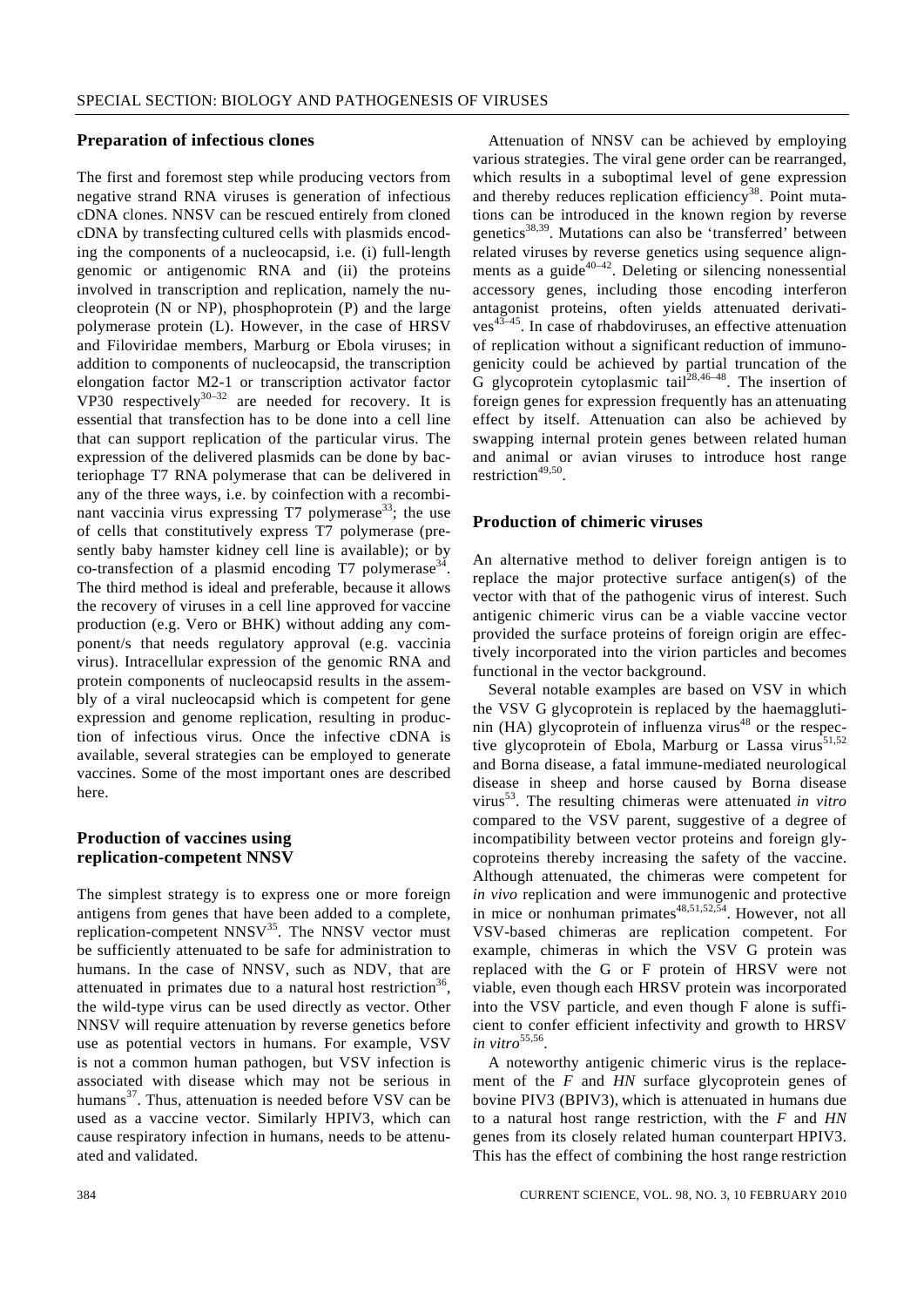of BPIV3 with the major antigenic determinants of HPIV3, resulting in an attenuated virus bovine–human PIV3 (B/HPIV3) that replicates with undiminished efficiency *in vitro*, retains the host range attenuation phenotype in nonhuman primates, and is under clinical trials as a vaccine against HPIV3 (refs 57–59).

 However, substitution of the HN and F glycoproteins of HPIV1 into an HPIV3 backbone resulted in a chimera that replicated with wild-type efficiency *in vitro* and *in*  $vivo^{41,59}$ . The lack of attenuation associated with chimerization in this case reflects the close relationship between these two viruses. The substitution of the HN and F glycoproteins of the more-distantly related HPIV2 (genus *Rubulavirus*) into HPIV3 did not yield a viable chimeric virus. However, when the HN and F proteins of HPIV2 were modified to replace their cytoplasmic domains with the corresponding ones of HPIV3, viable antigenic chimeras that replicated efficiently *in vitro* could be recovered, although they were attenuated *in vivo*<sup>60</sup>. Thus, the ability of a heterologous glycoprotein to function efficiently in an antigenic chimera may depend on the fit of its cytoplasmic domain into the vector background.

# **Production of chimeric virus expressing additional foreign genes**

Antigenic chimeric viruses also can be used to express additional antigens from added genes of immunological importance. Thus one vaccine can be developed against several diseases. For example, the B/HPIV3 chimera has been used to express protective antigens of HRSV or HMPV from added genes<sup>61–63</sup>. These applications would yield a bivalent vaccine against HPIV3 and HRSV or HPIV3 and HMPV respectively, each based on a single virus. B/HPIV3 expressing the HRSV F glycoprotein is currently in clinical trials by Med Immune, Inc.

#### **Specific viral vaccine vectors**

# *Newcastle disease virus*

NDV (family *Paramyxoviridae*, subfamily *Paramyxovirinae*, genus *Avulavirus*) is an avian pathogen which naturally occurs as three pathotypes: velogenic strains, which cause systemic infections with a high level of mortality; mesogenic strains, which cause systemic infections of intermediate severity and lentogenic strains, which cause mild infections that are largely limited to the respiratory tract and which are used as live attenuated vaccines against NDV for poultry $64$ . One of the primary determinants of virulence is the cleavage activation phenotype of the F protein precursor, which in highly virulent strains is cleaved by ubiquitous intracellular proteases, providing the potential for pantropic replication, and which in nonvirulent strains is cleaved by a secretory protease, restricting replication to mucosal surfaces. NDV usually does not infect humans, but occasionally causes conjunctivitis in bird handlers<sup>65,66</sup>. IN and IT inoculation of the respiratory tract of African green and rhesus monkeys with a mesogenic or lentogenic strain of NDV resulted in attenuation<sup>36</sup> due to a natural host-range restriction.

 NDV shares only a low level of amino acid sequence identity with human paramyxoviruses and is distinct antigenically, suggesting that the human population would be susceptible to vaccination with an NDV-based vector. Studies with mice showed that NDV expressing protective antigens of influenza A virus, HRSV or simian immunodeficiency virus (SIV) were immunogenic and, in the first two cases, induced protection against chal $l$ enge<sup>19,67,68</sup>. However rodents are not good models for evaluation due to phylogenetic distance. Recently, recombinant lentogenic and mesogenic strains of NDV expressing HPIV3 HN protein from an added gene were evaluated by IN and IT immunization of the respiratory tract of African green monkeys and rhesus monkeys. After one dose, an efficient HPIV3-specific serum antibody response was detected; after the second dose, it became equal to or greater than that induced by HPIV3 infection $36$ . Thus, NDV warrants further evaluation as a potential vector for human use. NDV is also being actively developed as a vaccine vector for veterinary use in which the vector itself serves as a needed poultry vaccine $69-71$ . NDV is classified as serotype 1 of the avian paramyxoviruses of genus *Avulavirus*; eight other serotypes, which cause disease of various levels of severity in different species of birds have been identified<sup>72</sup>. These can also be evaluated as possible vectors for human use.

#### *Vesicular stomatitis virus*

VSV (family *Rhabdoviridae*, genus *Vesiculovirus*) is a natural pathogen of cattle, horses and swine that causes disease characterized by severe vesiculation and/or ulceration of tongue, oral tissues, feet and teats<sup> $73$ </sup>. The infection of mice and cotton rats with VSV by the IN route results in significant replication of the virus in brain, encephalitis and high mortality<sup>74–76</sup>. VSV is not usually a human pathogen. Most human infections that do occur (from contact with infected animals) are believed to be asymptomatic but sometimes result in illness characterized by chills, myalgia and nausea<sup>77-79</sup>. A case of encephalitis associated with VSV infection in a 3-year-old child has also been documented<sup>80</sup>.

 VSV has a number of very advantageous features as vaccine vector; it is the simplest NSNV with extremely efficient replication and high level of expression *in vitro*. The general population in most areas of the world lacks immunity to VSV and thus, presumably, is susceptible to immunization. Recombinant VSV bearing the G glycoprotein from three different serotypes is available for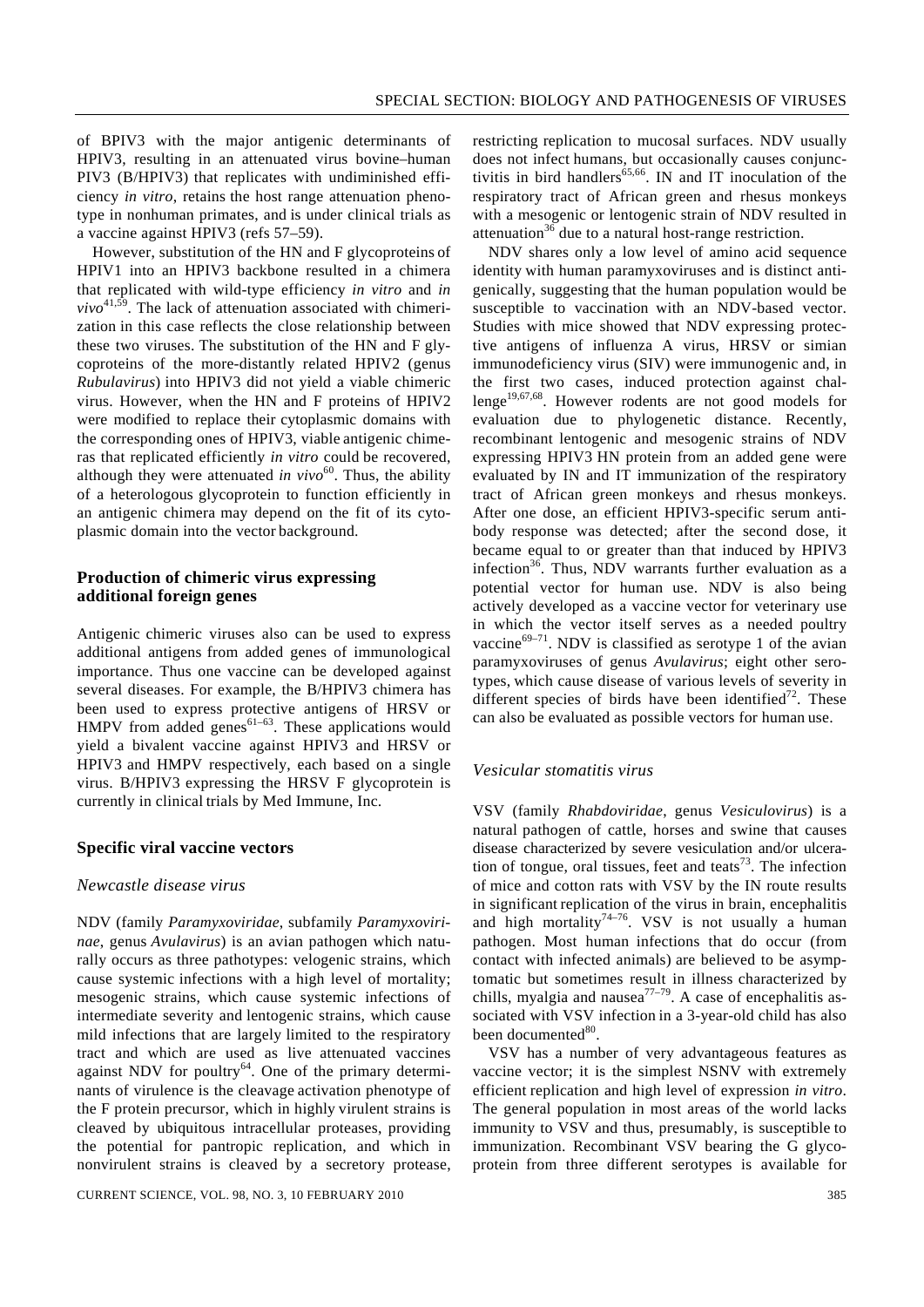sequential immunization $81,82$ . In experimental animals, VSV vectors have been very effective when administered by the IN, IM, intradermal or oral routes $83-85$ .

 The major drawback for VSV is that, at present, there is little or no experience with its administration to humans and, thus, it is not clear whether serious complications may occur in some individuals. The central nervous system involvement observed in rodents and a human case warrants caution. Also it is not known how immunogenic and protective VSV vectors will behave in humans, either as antigenic chimeric viruses or as vectors expressing added foreign genes, although results with experimental animals are promising. Recombinant VSV appears to be inherently attenuated, presumably due to chance mutations, and a number of strategies exist for further attenuating the virus<sup>3</sup>. There is possibility that VSV-based vaccines will be evaluated clinically in the near future and, thus, detailed information on its replication, pathogenesis and immunogenicity needs to be evaluated.

 Though VSV is somewhat of an unknown entity at present with regard to human administration, it is believed that its most feasible first use will be as a vector to control outbreaks of highly pathogenic agents. This is because, the vaccination is done only for healthy adults, the number of vaccines will be relatively small, and the high risk of the pathogen would outweigh some potential risk of residual virulence of the vector<sup>3</sup>. As described earlier, antigenic chimeras based on VSV expressing the GP glycoprotein of the haemorrhagic fever agents Ebola, Marburg or Lassa viruses have been constructed. A single IM immunization of cynomolgus macaques with the constructs was well tolerated and induced antibody and cellular immune responses specific to the foreign GP, which protected the animals against a subsequent challenge with a high dose of each respective virus<sup>52,54</sup>. VSV has also been used to express the SARS-CoV S spike glycoprotein from an added gene, and a single IN immunization of mice provided complete protection against an IN challenge with SARS- $CoV^{85}$ . As experience with VSV in humans is gained and safety and immunogenicity are established, another use in outbreak control would be to immunize against highly pathogenic H1N1 influenza or pathogenic H5N1 viruses in areas where those viruses are endemic or during pandemic situations. VSV bearing the HA glycoprotein of human influenza A virus was highly immunogenic and protective against an otherwise lethal challenge in mice $86$ . In this application, the lack of recombination associated with NNSV provides a major safety advantage thus making prospective immunization feasible.

 VSV has also been evaluated as a vaccine vector against a number of prevalent human viruses, including papillomavirus<sup>84,87</sup>, hepatitis C virus<sup>88</sup> and  $HIV<sup>81–83,89</sup>$ . In particular, the three VSV glycoprotein exchange vectors were each engineered to express the SIV Gag protein and HIV-1 envelope protein from added genes. Three sequential immunizations of rhesus monkeys by the combined IM and oral routes induced a vigorous HIV-specific cytotoxic T lymphocyte (CTL) response and protection against a subsequent challenge with simian–human immunodeficiency virus  $(SHIV)^{81}$ . This is an important line of experiments, since effective immunization against HIV poses the most daunting challenge to vaccinology.

 VSV has also been developed as a vector against common paediatric pathogens, such as  $HRSV<sup>55</sup>$  and  $MV<sup>79,90</sup>$ . However the use of these vaccines seems to be limited, since it would be preferable to avoid mass inoculation of infants with a virus that they otherwise would rarely encounter and for which immunoprophylaxis is not needed. This view might change if VSV is found to be substantially more effective in humans than live attenuated versions for these paediatric pathogens. However, the use of VSV in a mass vaccination probably would interfere with its subsequent use against other pathogens.

#### *Rabies virus*

RV (family Rhabdoviridae, genus *Lyssavirus*) causes deadly neurological diseases in numerous animal species and humans. Several highly attenuated strains of the virus lacking neurovirulence in experimental animals have been developed $46,91-93$ . Studies with mice have demonstrated the immunogenicity of RV vectors expressing the HIV envelope or Gag protein, or SARS-CoV S protein, from added genes<sup>94–98</sup>. Since RV infection in humans is rare, most of the population would be susceptible to immunization with an RV-based vector. However, whether attenuated derivatives could be used in humans is unclear, given the high neurovirulence of the parent virus.

#### *Sendai virus*

SeV (family *Paramyxoviridae*, subfamily *Paramyxovirinae*, genus *Respirovirus*) is a parainfluenza virus and shares a moderate level of sequence and antigenic relatedness with HPIV1 and virulent to mice. This antigenic relatedness is helpful in developing paediatric vaccine against HPIV1 on the premise that SeV will be attenuated in humans due to a host range restriction $99-101$ . SeV has also been evaluated as a vector to express the HRSV G glycoprotein gene. This bivalent vaccine against HPIV1 and HRSV upon IN inoculation of cotton rats induced HRSV-neutralizing antibodies and a high level of protection against a subsequent challenge with  $HRSV^{102}$ . However, SeV replicated nearly as efficiently as wild-type HPIV1 in African green monkeys and chimpanzees, raising doubts as to whether it will be satisfactorily attenuated in unmodified form for use in seronegative humans $100$ .

 SeV expressing the SIV Gag gene was tested for immunogenicity and protective efficacy against SIV challenge. A group of 8 macaques was primed with a plasmid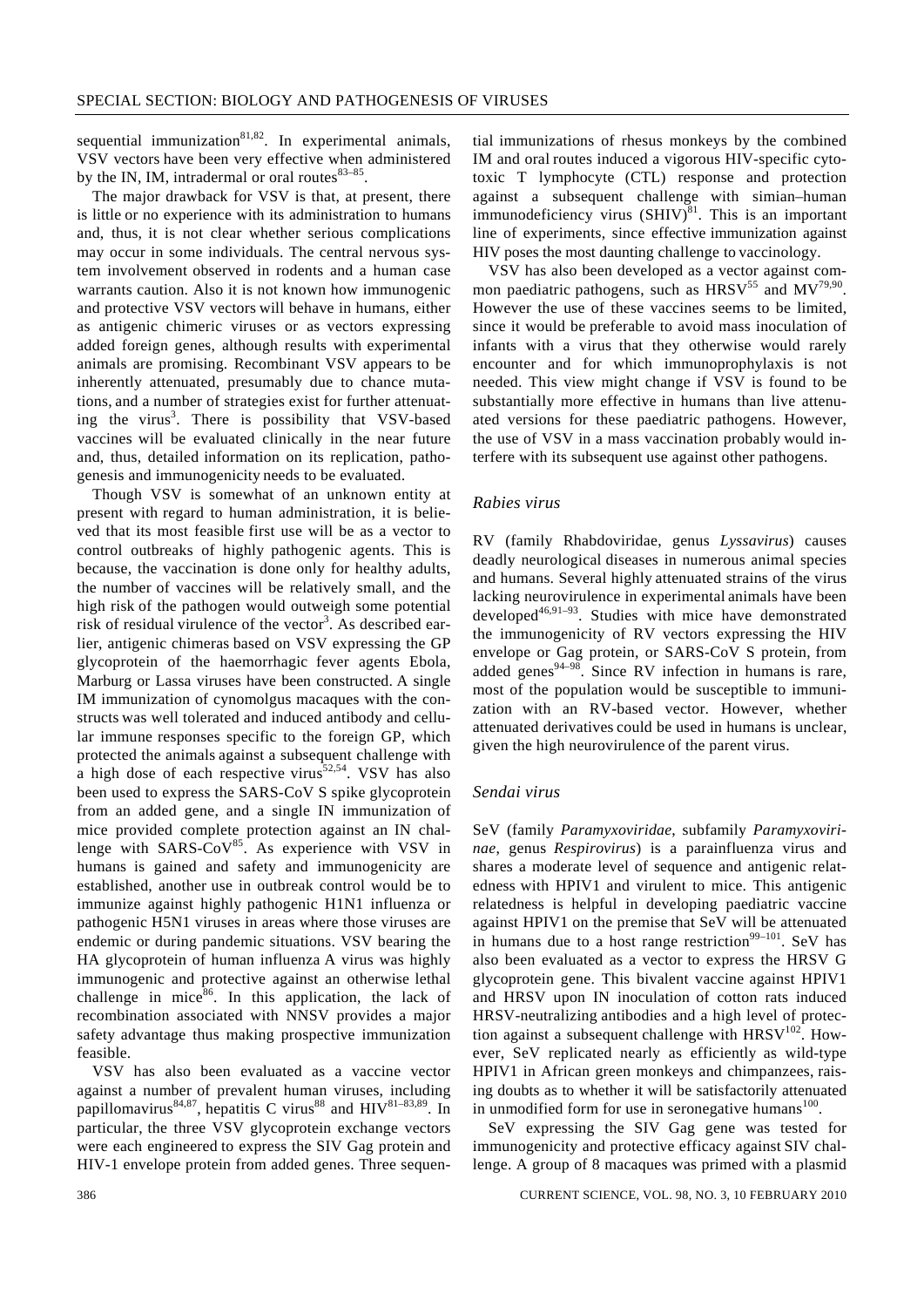DNA expressing SIV Gag and boosted with the SeV-Gag construct. Upon challenge with SIV by the intravenous route, 5 weeks after vaccination; 5 out of 8 vaccinated animals showed undetectable plasma viraemia $103$ . The use of a recombinant SeV expressing SIV Gag for immunization of macaques chronically infected with SIV resulted in the induction of an effective Gag-specific CTL response<sup>104</sup>. However, the use of SeV as a vaccine vector for the adult human population may pose problems due to its antigenic relatedness to HPIV1 and presence of antibodies against HPIV1. Indeed, IN immunization of healthy human adult volunteers with SeV resulted in an increase in virus-specific antibodies in only three out of nine individuals, suggesting restricted replication due to previous exposure to  $HPIV1^{101}$ . Therefore, further studies are needed to evaluate the level of attenuation and immunogenicity of SeV-based vaccines in HPIV1 seronegative and seropositive humans.

#### *Human parainfluenza viruses*

The HPIVs belong to family *Paramyxoviridae*, subfamily *Paramyxovirinae*, genus *Respirovirus* (HPIV1 and -3), and genus *Rubulavirus* (HPIV2 and -4). HPIVs cause respiratory illness in infants and children ranging from common cold to pneumonia and is prevalent worldwide. Live attenuated derivatives of HPIV1, -2 and -3 have been developed by reverse genetics for use as IN paediatric vaccines, whereas HPIV4 I is a less serious pathogen<sup>42,105</sup>. Thus, in contrast to VSV, there is extensive experience with infection of humans by HPIVs. HPIVs have a larger genome (15 kb vs 11 kb) than VSV. They are larger and pleomorphic, and encode two or more additional proteins. They replicate at least 10 to 100-fold less efficiently in cell culture. HPIVs infect and cause disease only in the respiratory tract and do not spread (significantly) to other tissues which limits HPIV-based vectors to IN administration. However this is a positive aspect with respect to safety. Upon IN immunization, it induces both strong systemic and local immunity.

 The HPIVs are ideally suitable vectors for paediatric pathogens, especially for those that cause respiratory tract infections and use the tract as a portal of entry, e.g. measles virus, HRSV and HMPV. Since vaccines for HPIVs are needed, insertion of a protective antigen gene of another paediatric virus creates a bivalent vaccine, thus simplifying administration. For example, topical immunization of the respiratory tract of rhesus monkeys with an attenuated version of HPIV3 expressing the HA glycoprotein of MV efficiently induced systemic neutralizing antibody responses specific for both MV and HPIV3 (refs 106 and 107). This method is beneficial in two ways: (i) The existing measles vaccine is a live attenuated virus that is administered IM and is very sensitive to neutralization by maternal antibodies thereby necessitating a delay in administration until 12–15 months of age with the result that some individuals become susceptible before the vaccination is received. An HPIV3-vectored vaccine is not neutralized by MV-specific antibodies and can efficiently infect and immunize young infants at an earlier age. (ii) The vaccine eliminates concerns of persistence or partial reversion of the live attenuated measles vaccine virus, facilitating a global effort to eradicate MV. However, it may take some time to replace the established, current live attenuated measles vaccine.

 Similarly attenuated chimeric B/HPIV3 expressing the protective F or G protein of HRSV or the F protein of HMPV was shown to be immunogenic against both the vector and the vectored antigen in rodents and nonhuman primates $^{61-63,108}$ . In this case, the use of an HPIV-vectored vaccine results in a higher level of antigen expression and avoids the poor growth and instability of HRSV and HMPV. The attenuated B/HPIV3 virus expressing HRSV F is presently in clinical trials as a live IN vaccine against HPIV3 and HRSV. Vectored vaccine based on HPIV3 would be most suitable for immunization within the first six months of life, whereas vectors based on HPIV1 and -2 would be most suited for immunization between six months and one year of age.

 The HPIVs also have been evaluated as vectors against highly pathogenic viruses that can infect via the respiratory tract. IN and IT immunization of African green monkeys with an attenuated B/HPIV3 virus expressing the spike (S) protein of the respiratory pathogen SARS-CoV resulted in the induction of a systemic neutralizing antibody response against SARS-CoV and conferred protection against IN and IT challenge with SARS-CoV $109$ . HPIV3 was also used to express the GP glycoprotein of Ebola virus to evaluate the efficacy of IN immunization against a virus that causes a severe systemic infection. IN immunization of guinea pigs with this recombinant induced a systemic Ebola virus-specific antibody response and conferred complete protection against a lethal dose of guinea pig-adapted Ebola virus administered intraperitoneally<sup>110</sup>; the construct is now being evaluated in nonhuman primates. These vaccine candidates could be developed for use as paediatric vaccines against SARS-CoV and Ebola virus. However, its efficacy in adults due to natural infection with HPIV3 needs to be studied. Use of nonhuman paramyxoviruses, such as NDV as a vector may solve this problem.

 MV is an important member of the *Morbillivirus* genus in the *Paramyxoviridae* family. Attenuated measles vaccine induces a life-long immunity which persists for a period as long as  $25$  years<sup>111</sup>. In addition, MV shows genetic stability upon multiple *in vitro* passages. The envelope glycoprotein gene of HIV has been cloned into MV vector and this has been shown to elicit high levels of CD8+ and CD4+ cells upon single immunization. In addition, the antibodies generated show virus neutralizing antibody titres<sup>112</sup>.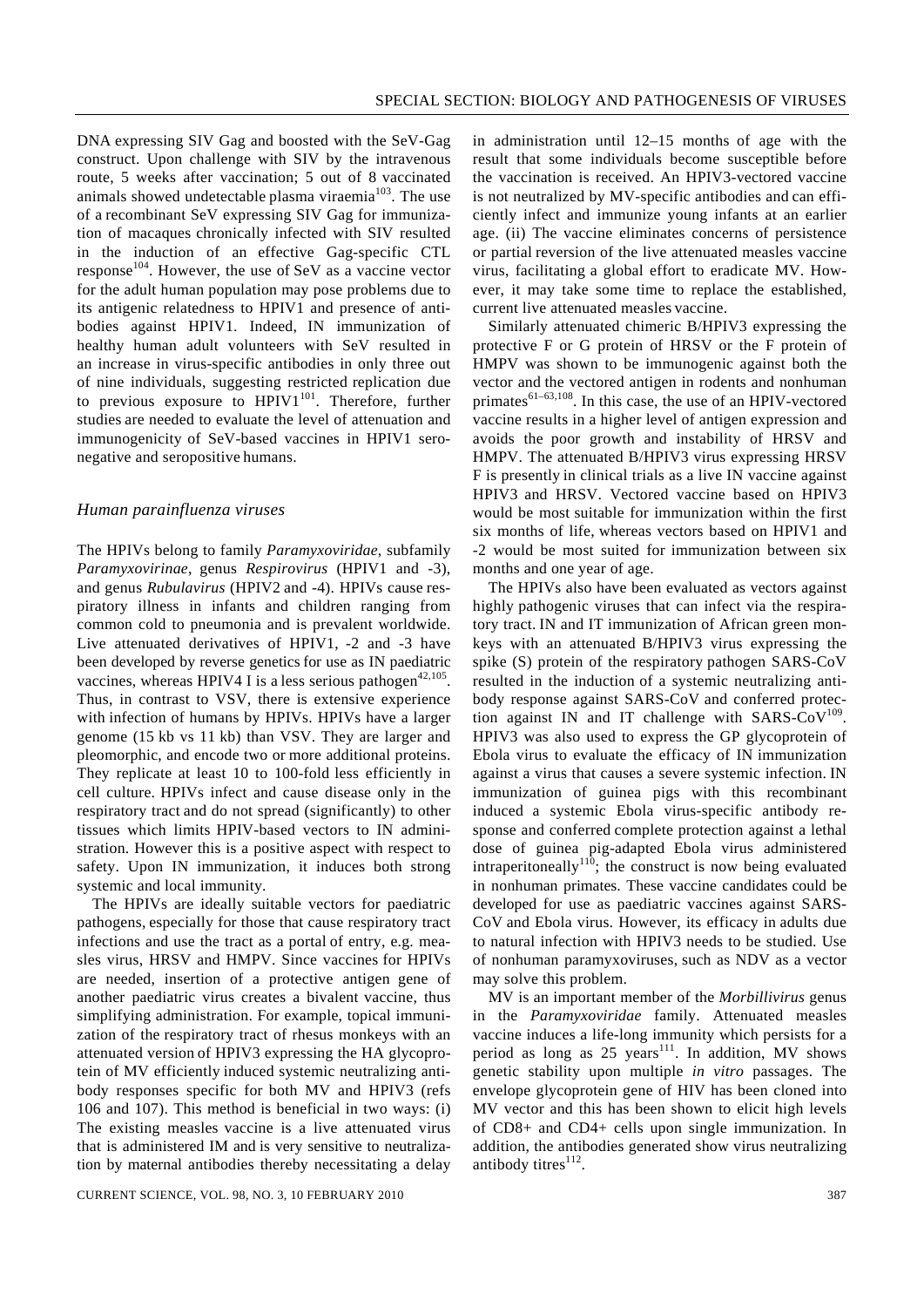In conclusion, while the results of immune response experiments with NNSV vectored vaccines are highly encouraging, this field is wide open for designing betterpriming vectors as well as for studying long term, robust immune responses elicited by combinations of differently primed and boosted vaccines.

- 1. Smith, G. L., Mackett, M. and Moss, B., Infectious vaccinia virus recombinants that express hepatitis B virus surface antigen. *Nature*, 1983, **302**, 490–495.
- 2. Abraham, G. and Banerjee, A. K., Sequential transcription of the genes of vesicular stomatitis virus. *Proc. Natl. Acad. Sci. USA*, 1976, **73**, 1504–1508.
- 3. Alexander Bukreyev, Mario H. Skiadopoulos, Brian R. Murphy and Peter L. Collins, Nonsegmented negative-strand viruses as vaccine vectors. *J. Virol.*, 2006, 10293–10306.
- 4. Ball, L. A. and White, C. N., Order of transcription of genes of vesicular stomatitis virus. *Proc. Natl. Acad. Sci. USA*, 1976, **73**, 442–446.
- 5. Banerjee, A. K., The transcription complex of vesicular stomatitis virus. *Cell*, 1987b, **48**, 363–364.
- 6. Banerjee, A. K., Transcription and replication of rhabdoviruses. *Microbiol. Rev.*, 1987a, **51**, 66–87.
- 7. Banerjee, A. K., Moyer, S. and Rhodes, D., Studies on the *in vitro* adenylation of RNA by vesicular stomatitis virus. *Virology*, 1974, **61**, 547–558.
- 8. Basak, S. *et al*., Leader RNA binding ability of Chandipura virus P protein is regulated by its phosphorylation status: a possible role in genome transcription–replication switch. *Virology*, 2003, **307**, 372–385.
- 9. Chattopadhyay, D., Raha, T. and Chattopadhyay, D., Single serine phosphorylation within the acidic domain of Chandipura virus P protein regulates the transcription *in vitro*. *Virology*, 1997, **239**, 11–19.
- 10. Barik, S. and Banerjee, A. K., Sequential phosphorylation of the phosphoprotein of vesicular stomatitis virus by cellular and viral protein kinases is essential for transcription activation. *J. Virol.*, 1992b, **66**, 1109–1118.
- 11. Keene, J. D., Thornton, B. J. and Emerson, S. U., Sequencespecific contacts between the RNA polymerase of vesicular stomatitis virus and the leader RNA gene. *Proc. Natl. Acad. Sci. USA*, 1981, **78**, 6191–6195.
- 12. Rose, J. K., Complete intergenic and flanking gene sequences from the genome of vesicular stomatitis virus. *Cell*, 1980, **19**, 415–421.
- 13. Mebatsion and Conzelmann, K. K., Infectious rabies viruses from cloned cDNA. *EMBO J*., 1994, **13**, 4195–4203.
- 14. Buonocore, L., Blight, K. J., Rice, C. M. and Rose, J. K., Characterization of vesicular stomatitis virus recombinants that express and incorporate high levels of hepatitis C virus glycoproteins. *J. Virol*., 2002, **76**, 6865–6872.
- 15. Durbin, A. P., Hall, S. L., Siew, J. W., Whitehead, S. S., Collins, P. L. and Murphy, B. R., Recovery of infectious human parainfluenza virus type 3 from cDNA. *Virology*, 1997, **235**, 323– 332.
- 16. Garcin, D., Pelet, T., Calain, P., Roux, L., Curran, J. and Kolakofsky, D., A highly recombinogenic system for the recovery of infectious Sendai paramyxovirus from cDNA: generation of a novel copy-back nondefective interfering virus. *EMBO J*., 1995, **14**, 6087–6094.
- 17. Kato, A., Sakai, Y., Shioda, T., Kondo, T., Nakanishi, M. and Nagai, Y., Initiation of Sendai virus multiplication from transfected cDNA or RNA with negative or positive sense. *Genes Cells*, 1996, **1**, 569–579.
- 18. Lawson, N. D., Stillman, E. A., Whitt, M. A. and Rose, J. K., Recombinant vesicular stomatitis viruses from DNA. *Proc. Natl. Acad. Sci. USA*, 1995, **92**, 4477–4481.
- 19. Nakaya, T. *et al.*, Recombinant Newcastle disease virus as a vaccine vector. *J. Virol*., 2001, **75**, 11868–11873.
- 20. Newman, J. T., Surman, S. R., Riggs, J. M., Hansen, C. T., Collins, P. L., Murphy, B. R. and Skiadopoulos, M. H., Sequence analysis of the Washington/1964 strain of human parainfluenza virus type 1 (HPIV1) and recovery and characterization of wildtype recombinant HPIV1 produced by reverse genetics. *Virus Genes*, 2002, **24**, 77–92.
- 21. Peeters, B. P., de Leeuw, O. S., Koch, G. and Gielkens, A. L., Rescue of Newcastle disease virus from cloned cDNA: evidence that cleavability of the fusion protein is a major determinant for virulence. *J. Virol*., 1999, **73**, 5001–5009.
- 22. Radecke, F. *et al.*, Rescue of measles viruses from cloned DNA. *EMBO J*., 1995, **14**, 5773–5784.
- 23. MacDonald, G. H. and Johnston, R. E., Role of dendritic cell targeting in Venezuelan equine encephalitis virus pathogenesis. *J. Virol*., 2000, **74**, 914–922.
- 24. Spann, K. M., Collins, P. L. and Teng, M. N., Genetic recombination during coinfection of two mutants of human respiratory syncytial virus. *J. Virol*., 2003, **77**, 11201–11211.
- 25. Conzelmann, K. K., Transcriptional activation of alpha/beta interferon genes: interference by nonsegmented negative-strand RNA viruses. *J. Virol*., 2005, **79**, 5241–5248.
- 26. Garcia-Sastre, A., Identification and characterization of viral antagonists of type I interferon in negative-strand RNA viruses. *Curr. Top. Microbiol. Immunol*., 2004, **283**, 249–280.
- 27. Durbin, A. P., McAuliffe, J. M., Collins, P. L. and Murphy, B. R., Mutations in the C, D, and V open reading frames of human parainfluenza virus type 3 attenuate replication in rodents and primates. *Virology*, 1999, **261**, 319–330.
- 28. Teng, M. N., Whitehead, S. S., Bermingham, A., St Claire, M., Elkins, W. R., Murphy, B. R. and Collins, P. L., Recombinant respiratory syncytial virus that does not express the NS1 or M2-2 protein is highly attenuated and immunogenic in chimpanzees. *J. Virol*., 2000, **74**, 9317–9321.
- 29. Liu, H., Andreansky, S., Diaz, G., Turner, S. J., Wodarz, D. and Doherty, P. C., Quantitative analysis of long-term virus-specific CD8<sup>+</sup> -T-cell memory in mice challenged with unrelated pathogens. *J. Virol.*, 2003, **77**, 7756–7763.
- 30. Collins, P. L., Hill, M. G., Camargo, E., Grosfeld, H., Chanock, R. M. and Murphy, B. R., Production of infectious human respiratory syncytial virus from cloned cDNA confirms an essential role for the transcription elongation factor from the 5′ proximal open reading frame of the M2 mRNA in gene expression and provides a capability for vaccine development. *Proc. Natl. Acad. Sci. USA*, 1995, **92**, 11563–11567.
- 31. Enterlein, S., Volchkov, V., Weik, M., Kolesnikova, L., Volchkova, V., Klenk, H. D. and Muhlberger, E., Rescue of recombinant Marburg virus from cDNA is dependent on nucleocapsid protein VP30. *J. Virol*., 2006, **80**, 1038–1043.
- 32. Volchkov, V. E., Volchkova, V. A., Muhlberger, E., Kolesnikova, L. V., Weik, M., Dolnik, O. and Klenk, H. D., Recovery of infectious Ebola virus from complementary DNA: RNA editing of the GP gene and viral cytotoxicity. *Science*, 2001, **291**, 1965– 1969.
- 33. Wyatt, L. S., Moss, B. and Rozenblatt, S., Replication-deficient vaccinia virus encoding bacteriophage T7 RNA polymerase for transient gene expression in mammalian cells. *Virology*, 1995, **210**, 202–205.
- 34. Buchholz, U. J., Finke, S. and Conzelmann, K. K., Generation of bovine respiratory syncytial virus (BRSV) from cDNA: BRSV NS2 is not essential for virus replication in tissue culture, and the human RSV leader region acts as a functional BRSV genome promoter. *J. Virol.*, 1999, **73**, 251–259.

388 CURRENT SCIENCE, VOL. 98, NO. 3, 10 FEBRUARY 2010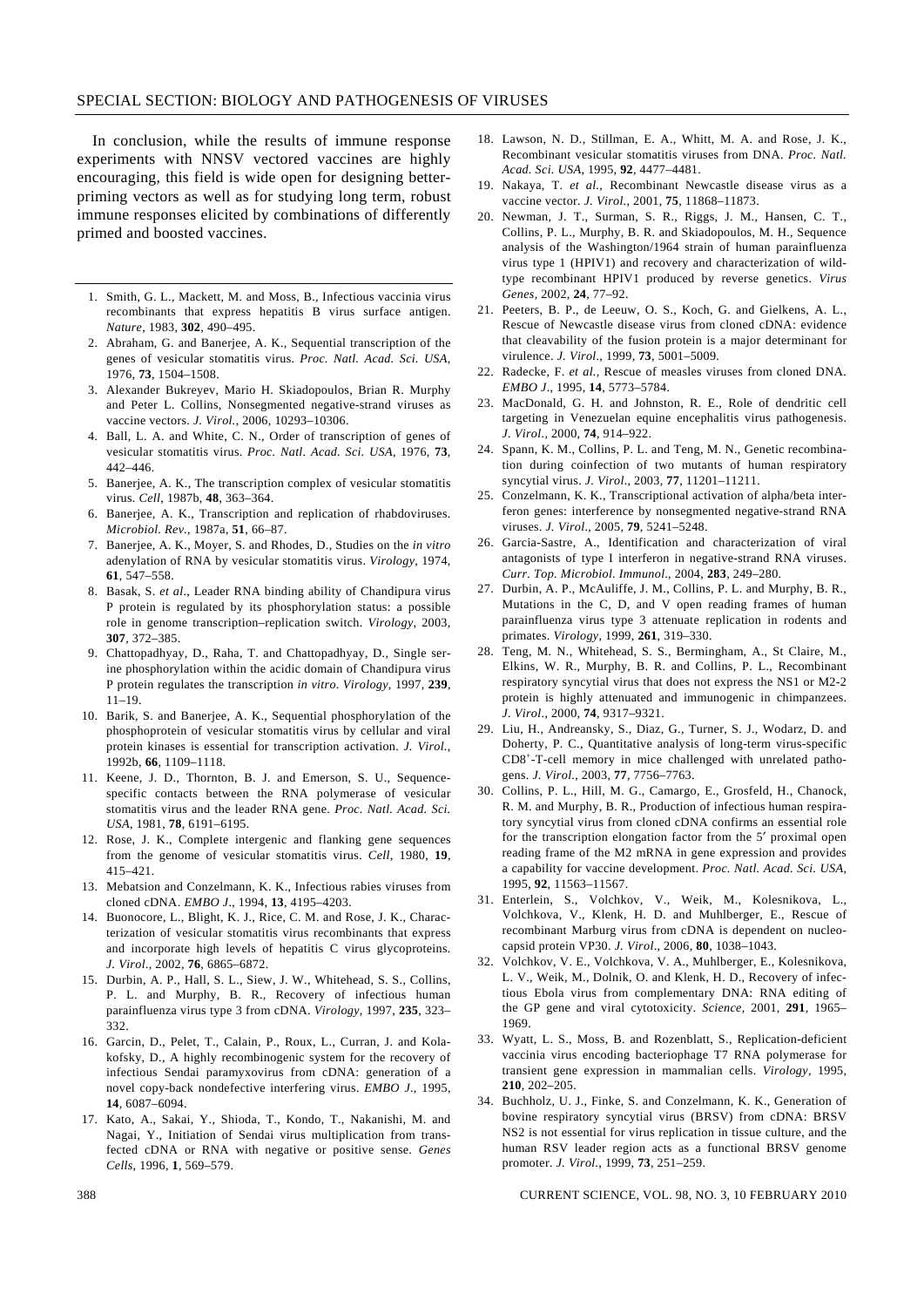- 35. Witko, S. E. *et al.*, An efficient helper-virus-free method for rescue of recombinant paramyxoviruses and rhabdoviruses from a cell line suitable for vaccine development. *J. Virol. Methods*, 2006, **135**, 91–101.
- 36. Bukreyev, A. *et al.*, Recombinant Newcastle disease virus expressing a foreign viral antigen is attenuated and highly immunogenic in primates. *J. Virol.*, 2005, **79**, 13275–13284.
- 37. Rose, J. K. and Whitt, M. A., Rhabdoviridae: the viruses and their replication. In *Fields Virology* (eds Knipe, D. M. *et al.*), Lippincott-Raven Publishers, Philadelphia, PA, 2001, vol. 1, 4th edn, pp. 1221–1244.
- 38. Flanagan, E. B., Zamparo, J. M., Ball, L. A., Rodriguez, L. L. and Wertz, G. W., Rearrangement of the genes of vesicular stomatitis virus eliminates clinical disease in the natural host: new strategy for vaccine development. *J. Virol*., 2001, **75**, 6107–6114.
- 39. Skiadopoulos, M. H. *et al.*, Identification of mutations contributing to the temperature-sensitive, cold-adapted, and attenuation phenotypes of the live-attenuated cold-passage 45 (*cp*45) human parainfluenza virus 3 candidate vaccine. *J. Virol.*, 1999, **73**, 1374–1381.
- 40. Skiadopoulos, M. H., Tao, T., Surman, S. R., Collins, P. L. and Murphy, B. R., Generation of a parainfluenza virus type 1 vaccine candidate by replacing the HN and F glycoproteins of the liveattenuated PIV3 cp45 vaccine virus with their PIV1 counterparts. *Vaccine*, 1999, **18**, 503–510.
- 41. Bartlett, E. J., Amaro-Carambot, E., Surman, S. R., Newman, J. T., Collins, P. L., Murphy, B. R. and Skiadopoulos, M. H., Human parainfluenza virus type I (HPIV1) vaccine candidates designed by reverse genetics are attenuated and efficacious in African green monkeys. *Vaccine*, 2005, **23**, 4631–4646.
- 42. McAuliffe, J. M., Surman, S. R., Newman, J. T., Riggs, J. M., Collins, P. L., Murphy, B. R. and Skiadopoulos, M. H., Codon substitution mutations at two positions in the L polymerase protein of human parainfluenza virus type 1 yield viruses with a spectrum of attenuation *in vivo* and increased phenotypic stability *in vitro*. *J. Virol.*, 2004, **78**, 2029–2036.
- 43. Nelson, C. B., Pomeroy, B. S., Schrall, K., Park, W. E. and Lindeman, R. J., An outbreak of conjunctivitis due to Newcastle disease virus (NDV) occurring in poultry workers. *Am. J. Public Health*, 1952, **42**, 672–678.
- 44. Bermingham, A. and Collins, P. L., The M2-2 protein of human respiratory syncytial virus is a regulatory factor involved in the balance between RNA replication and transcription. *Proc. Natl. Acad. Sci. USA*, 1999, **96**, 11259.
- 45. Durbin, A. P., McAuliffe, J. M., Collins, P. L. and Murphy, B. R., Mutations in the C, D, and V open reading frames of human parainfluenza virus type 3 attenuate replication in rodents and primates. *Virology*, 1999, **261**, 319–330.
- 46. McGettigan, J. P., Pomerantz, R. J., Siler, C. A., McKenna, P. M., Foley, H. D., Dietzschold, B. and Schnell, M. J., Secondgeneration rabies virus-based vaccine vectors expressing human immunodeficiency virus type 1 Gag have greatly reduced pathogenicity but are highly immunogenic. *J. Virol*., 2003, **77**, 237– 244.
- 47. Publicover, J., Ramsburg, E. and Rose, J. K., Characterization of nonpathogenic, live, viral vaccine vectors inducing potent cellular immune responses. *J. Virol*., 2004, **78**, 9317–9324.
- 48. Roberts, A., Buonocore, L., Price, R., Forman, J. and Rose, J. K., Attenuated vesicular stomatitis viruses as vaccine vectors. *J. Virol.*, 1999, **73**, 3723–3732.
- 49. Schnell, M. J., Buonocore, L., Boritz, E., Ghosh, H. P., Chernish, R. and Rose, J. K., Requirement for a non-specific glycoprotein cytoplasmic domain sequence to drive efficient budding of vesicular stomatitis virus. *EMBO J*., 1998, **17**, 1289–1296.
- 50. Pham, Q. N., Biacchesi, S., Skiadopoulos, M. H., Murphy, B. R., Collins, P. L. and Buchholz, U. J., Chimeric recombinant human metapneumoviruses with the nucleoprotein or phosphoprotein

open reading frame replaced by that of avian metapneumovirus exhibit improved growth *in vitro* and attenuation *in vivo*. *J. Virol.*, 2005, **79**, 15114–15122.

- 51. Garbutt, M. *et al.*, Properties of replication-competent vesicular stomatitis virus vectors expressing glycoproteins of filoviruses and arenaviruses. *J. Virol.*, 2004, **78**, 5458–5465.
- 52. Geisbert, T. W. *et al.*, Development of a new vaccine for the prevention of Lassa fever. *PLoS Med*., 2005, **2**, e183.
- 53. Mar Perez *et al.*, Generation and characterization of a recombinant vesicular stomatitis virus expressing the glycoprotein of Borna disease virus. *J. Virol*., 2007, **81**, 5527–5536.
- 54. Jones, S. M. *et al.*, Live attenuated recombinant vaccine protects nonhuman primates against Ebola and Marburg viruses. *Nat. Med.*, 2005, **11**, 786–790.
- 55. Kahn, J. S., Roberts, A., Weibel, C., Buonocore, L. and Rose, J. K., Replication-competent or attenuated, nonpropagating vesicular stomatitis viruses expressing respiratory syncytial virus (RSV) antigens protect mice against RSV challenge. *J. Virol*., 2001, **75**, 11079–11087.
- 56. Techaarpornkul, S., Collins, P. L. and Peeples, M. E., Respiratory syncytial virus with the fusion protein as its only viral glycoprotein is less dependent on cellular glycosaminoglycans for attachment than complete virus. *Virology*, 2002, **294**, 296–304.
- 57. Haller, A. A., Miller, T., Mitiku, M. and Coelingh, K., Expression of the surface glycoproteins of human parainfluenza virus type 3 by bovine parainfluenza virus type 3, a novel attenuated virus vaccine vector. *J. Virol.*, 2000, **74**, 11626–11635.
- 58. Pennathur, S. *et al.*, Evaluation of attenuation, immunogenicity and efficacy of a bovine parainfluenza virus type 3 (PIV-3) vaccine and a recombinant chimeric bovine/human PIV-3 vaccine vector in rhesus monkeys. *J. Gen. Virol.*, 2003, **84**, 3253– 3261.
- 59. Schmidt, A. C. *et al.*, Bovine parainfluenza virus type 3 (BPIV3) fusion and hemagglutinin-neuraminidase glycoproteins make an important contribution to the restricted replication of BPIV3 in primates. *J. Virol*., 2000, **74**, 8922–8929.
- 60. Tao, T., Skiadopoulos, M. H., Davoodi, F., Riggs, J. M., Collins, P. L. and Murphy, B. R., Replacement of the ectodomains of the hemagglutinin-neuraminidase and fusion glycoproteins of recombinant parainfluenza virus type 3 (PIV3) with their counterparts from PIV2 yields attenuated PIV2 vaccine candidates. *J. Virol*., 2000, **74**, 6448–6458.
- 61. Schmidt, A. C., McAuliffe, J. M., Murphy, B. R. and Collins, P. L., Recombinant bovine/human parainfluenza virus type 3 (B/HPIV3) expressing the respiratory syncytial virus (RSV) G and F proteins can be used to achieve simultaneous mucosal immunization against RSV and HPIV3. *J. Virol*., 2001, **75**(10), 4594–4603.
- 62. Schmidt, A. C., Wenzke, D. R., McAuliffe, J. M., St. Claire, M., Elkins, W. R., Murphy, B. R. and Collins, P. L., Mucosal immunization of rhesus monkeys against respiratory syncytial virus subgroups A and B and human parainfluenza virus type 3 by using a live cDNA-derived vaccine based on a host rangeattenuated bovine parainfluenza virus type 3 vector backbone. *J. Virol.*, 2002, **76**, 1089–1099.
- 63. Tang, R. S. *et al.*, A host-range restricted parainfluenza virus type 3 (PIV3) expressing the human metapneumovirus (hMPV) fusion protein elicits protective immunity in African green monkeys. *Vaccine*, 2005, **23**, 1657–1667.
- 64. Hanson, R. P., *Newcastle Disease*, Iowa State University Press, Ames, Iowa, 1978, 7th edn.
- 65. Lippmann, O., Human conjunctivitis due to the Newcastle-disease virus of fowls. *Am. J. Ophthalmol*., 1952, **35**, 1021–1028.
- 66. Nelson, C. B., Pomeroy, B. S., Schrall, K., Park, W. E. and Lindeman, R. J., An outbreak of conjunctivitis due to Newcastle disease virus (NDV) occurring in poultry workers. *Am. J. Public Health*, 1952, **42**, 672–678.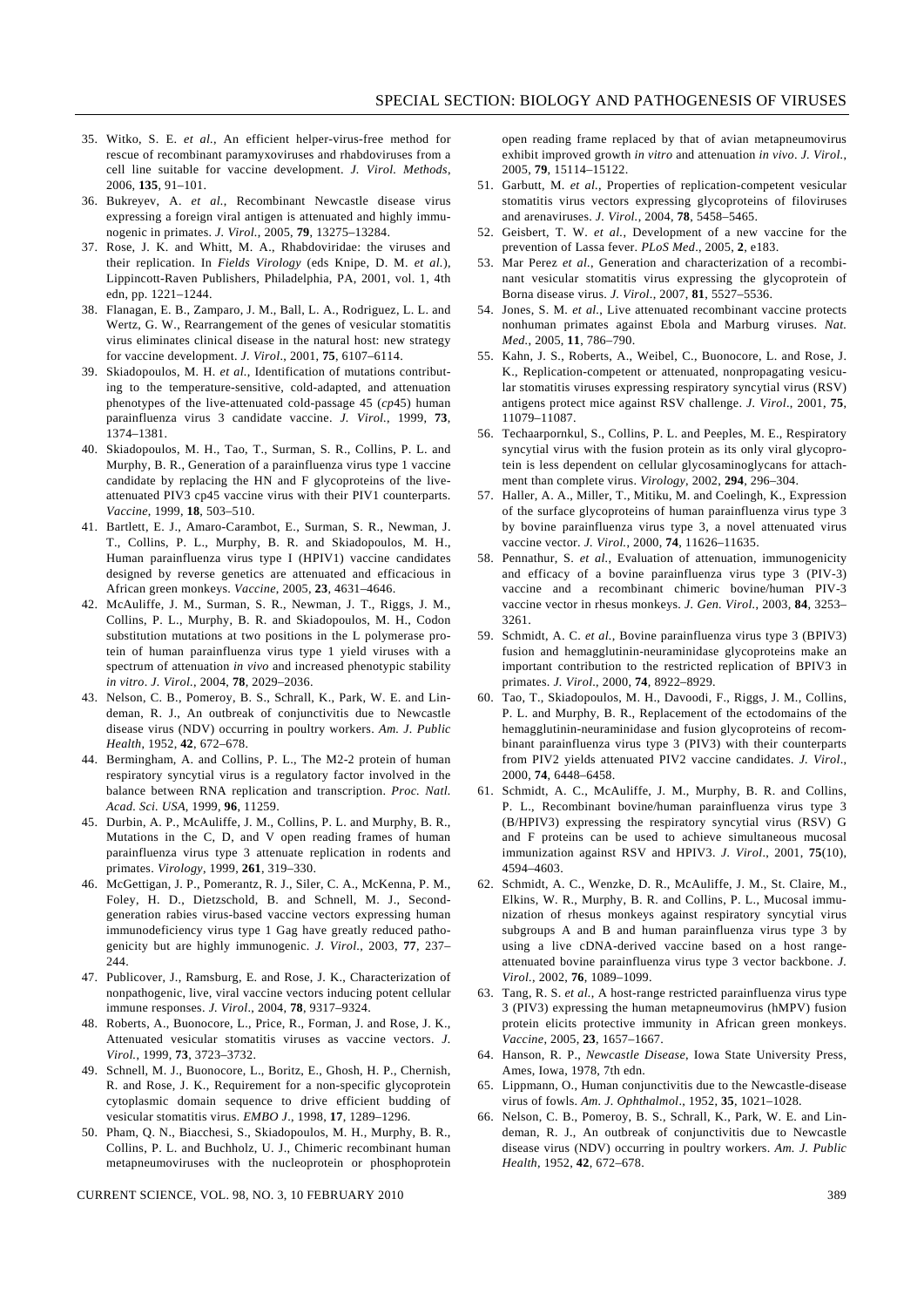- 67. Martinez-Sobrido, L. *et al.*, Protection against respiratory syncytial virus by a recombinant Newcastle disease virus vector. *J. Virol*., 2006, **80**, 1130–1139.
- 68. Nakaya, Y., Nakaya, T., Park, M. S., Cros, J., Imanishi, J., Palese, P. and Garcia-Sastre, A., Induction of cellular immune responses to simian immunodeficiency virus Gag by two recombinant negative-strand RNA virus vectors. *J. Virol*., 2004, **78**, 9366– 9375.
- 69. Huang, Z., Elankumaran, S., Yunus, A. S. and Samal, S. K., A recombinant Newcastle disease virus (NDV) expressing VP2 protein of infectious bursal disease virus (IBDV) protects against NDV and IBDV. *J. Virol*., 2004, **78**, 10054–10063.
- 70. Park, M. S., Steel, J., Garcia-Sastre, A., Swayne, D. and Palese, P., Engineered viral vaccine constructs with dual specificity: avian influenza and Newcastle disease. *Proc. Natl. Acad. Sci. USA*, 2006, **103**, 8203–8208.
- 71. Veits, J. *et al*., Newcastle disease virus expressing H5 hemagglutinin gene protects chickens against Newcastle disease and avian influenza. *Proc. Natl. Acad. Sci. USA*, 2006, **103**, 8197– 8202.
- 72. Ritchie, B., Harrison, G. and Harrison, L., *Avian Medicine: Principles and Application*, Wingers Publishing, Lake Worth, Fla, 1993.
- 73. Letchworth, G. J., Rodriguez, L. L. and Del Cbarrera, J., Vesicular stomatitis. *Vet. J.*, 1999, **157**, 239–260.
- 74. Forger III, J. M., Bronson, R. T., Huang, A. S. and Reiss, C. S., Murine infection by vesicular stomatitis virus: initial characterization of the H-2<sup>*d*</sup> system. *J. Virol.*, 1991, 65, 4950–4958.
- 75. Reiss, C. S., Plakhov, I. V. and Komatsu, T., Viral replication in olfactory receptor neurons and entry into the olfactory bulb and brain. *Ann. NY Acad. Sci*., 1998, **855**, 751–761.
- 76. Schlereth, B., Buonocore, L., Tietz, A., ter Meulen, V., Rose, J. K. and Niewiesk, S., Successful mucosal immunization of cotton rats in the presence of measles virus-specific antibodies depends on degree of attenuation of vaccine vector and virus dose. *J. Gen. Virol*., 2003, **84**, 2145–2151.
- 77. Fellowes, O. N., Dimopoullos, G. T. and Callis, J. J., Isolation of vesicular stomatitis virus from an infected laboratory worker. *Am. J. Vet. Res*., 1955, **16**, 623–626.
- 78. Hanson, R. P., Rasmussen Jr, A. F., Brandly, C. A. and Brown, J. W., Human infection with the virus of vesicular stomatitis. *J. Lab. Clin. Med*., 1950, **36**, 754–758.
- 79. Johnson, K. M., Vogel, J. E. and Peralta, P. H., Clinical and serological response to laboratory-acquired human infection by Indiana type vesicular stomatitis virus (VSV). *Am. J. Trop. Med. Hyg.*, 1966, **15**, 244–246.
- 80. Quiroz, E., Moreno, N., Peralta, P. H. and Tesh, R. B., A human case of encephalitis associated with vesicular stomatitis virus (Indiana serotype) infection. *Am. J. Trop. Med. Hyg.*, 1988, **39**, 312–314.
- 81. Rose, N. F. *et al.*, An effective AIDS vaccine based on live attenuated vesicular stomatitis virus recombinants. *Cell*, 2001, **106**, 539–549.
- 82. Rose, N. F., Roberts, A., Buonocore, L. and Rose, J. K., Glycoprotein exchange vectors based on vesicular stomatitis virus allow effective boosting and generation of neutralizing antibodies to a primary isolate of human immunodeficiency virus type 1. *J. Virol*., 2000, **74**, 10903–10910.
- 83. Egan, M. A. *et al.*, Immunogenicity of attenuated vesicular stomatitis virus vectors expressing HIV type 1 Env and SIV Gag proteins: comparison of intranasal and intramuscular vaccination routes. *AIDS Res. Hum. Retrovir*., 2004, **20**, 989–1004.
- 84. Reuter, J. D. *et al.*, Intranasal vaccination with a recombinant vesicular stomatitis virus expressing cottontail rabbit papillomavirus L1 protein provides complete protection against papillomavirus-induced disease. *J. Virol.*, 2002, **76**, 8900–8909.
- 85. Kapadia, S. U., Rose, J. K., Lamirande, E., Vogel, L., Subbarao, K. and Roberts, A., Long-term protection from SARS coronavirus

infection conferred by a single immunization with an attenuated VSV-based vaccine. *Virology*, 2005, **340**, 174–182.

- 86. Roberts, A. *et al.*, Vaccination with a recombinant vesicular stomatitis virus expressing an influenza virus hemagglutinin provides complete protection from influenza virus challenge. *J. Virol*., 1998, **72**, 4704–4711.
- 87. Roberts, A., Reuter, J. D., Wilson, J. H., Baldwin, S. and Rose, J. K., Complete protection from papillomavirus challenge after a single vaccination with a vesicular stomatitis virus vector expressing high levels of L1 protein. *J. Virol.*, 2004, **78**, 3196–3199.
- 88. Buonocore, L., Blight, K. J., Rice, C. M. and Rose, J. K., Characterization of vesicular stomatitis virus recombinants that express and incorporate high levels of hepatitis C virus glycoproteins. *J. Virol*., 2002, **76**, 6865–6872.
- 89. Haglund, K., Leiner, I., Kerksiek, K., Buonocore, L., Pamer, E. and Rose, J. K., High-level primary CD8<sup>+</sup> T-cell response to human immunodeficiency virus type 1 Gag and Env generated by vaccination with recombinant vesicular stomatitis viruses. *J. Virol*., 2002, **76**, 2730–2738.
- 90. Schnell, M. J., Buonocore, L., Kretzschmar, E., Johnson, E. and Rose, J. K., Foreign glycoproteins expressed from recombinant vesicular stomatitis viruses are incorporated efficiently into virus particles. *Proc. Natl. Acad. Sci. USA*, 1996, **93**, 11359–11365.
- 91. Coulon, P., Ternaux, J. P., Flamand, A. and Tuffereau, C., An avirulent mutant of rabies virus is unable to infect motoneurons *in vivo* and *in vitro*. *J. Virol.*, 1998, **72**, 273–278.
- 92. Mebatsion, T., Extensive attenuation of rabies virus by simultaneously modifying the dynein light chain binding site in the P protein and replacing Arg333 in the G protein. *J. Virol.*, 2001, **75**, 11496–11502.
- 93. Yan, X., Mohankumar, P. S., Dietzschold, B., Schnell, M. J. and Fu, Z. F., The rabies virus glycoprotein determines the distribution of different rabies virus strains in the brain. *J. Neurovirol*., 2002, **8**, 345–352.
- 94. Faber, M., Lamirande, E. W., Roberts, A., Rice, A. B., Koprowski, H., Dietzschold, B. and Schnell, M. J., A single immunization with a rhabdovirus-based vector expressing severe acute respiratory syndrome coronavirus (SARS-CoV) S protein results in the production of high levels of SARS-CoVneutralizing antibodies. *J. Gen. Virol*., 2005, **86**, 1435–1440.
- 95. McGettigan, J. P., Foley, H. D., Belyakov, I. M., Berzofsky, J. A., Pomerantz, R. J. and Schnell, M. J., Rabies virus-based vectors expressing human immunodeficiency virus type 1 (HIV-1) envelope protein induce a strong, cross-reactive cytotoxic T-lymphocyte response against envelope proteins from different HIV-1 isolates. *J. Virol*., 2001, **75**, 4430–4434.
- 96. McGettigan, J. P., Sarma, S., Orenstein, J. M., Pomerantz, R. J. and Schnell, M. J., Expression and immunogenicity of human immunodeficiency virus type 1 Gag expressed by a replicationcompetent rhabdovirus-based vaccine vector. *J. Virol.*, 2001, **75**, 8724–8732.
- 97. Schnell, M. J., Foley, H. D., Siler, C. A., McGettigan, J. P., Dietzschold, B. and Pomerantz, R. J., Recombinant rabies virus as potential live-viral vaccines for HIV-1. *Proc. Natl. Acad. Sci. USA*, 2000, **97**, 3544–3549.
- 98. Tan, G. S., McKenna, P. M., Koser, M. L., McLinden, R., Kim, J. H., McGettigan, J. P. and Schnell, M. J., Strong cellular and humoral anti-HIV Env immune responses induced by a heterologous rhabdoviral prime-boost approach. *Virology*, 2005, **331**, 82–93.
- 99. Hurwitz, J. L., Soike, K. F., Sangster, M. Y., Portner, A., Sealy, R. E., Dawson, D. H. and Coleclough, C., Intranasal Sendai virus vaccine protects African green monkeys from infection with human parainfluenza virus-type one. *Vaccine*, 1997, **15**, 533–540.
- 100. Skiadopoulos, M. H. *et al.*, Sendai virus, a murine parainfluenza virus type 1, replicates to a level similar to human PIV1 in the upper and lower respiratory tract of African green monkeys and chimpanzees. *Virology*, 2002, **297**, 153–160.

390 CURRENT SCIENCE, VOL. 98, NO. 3, 10 FEBRUARY 2010